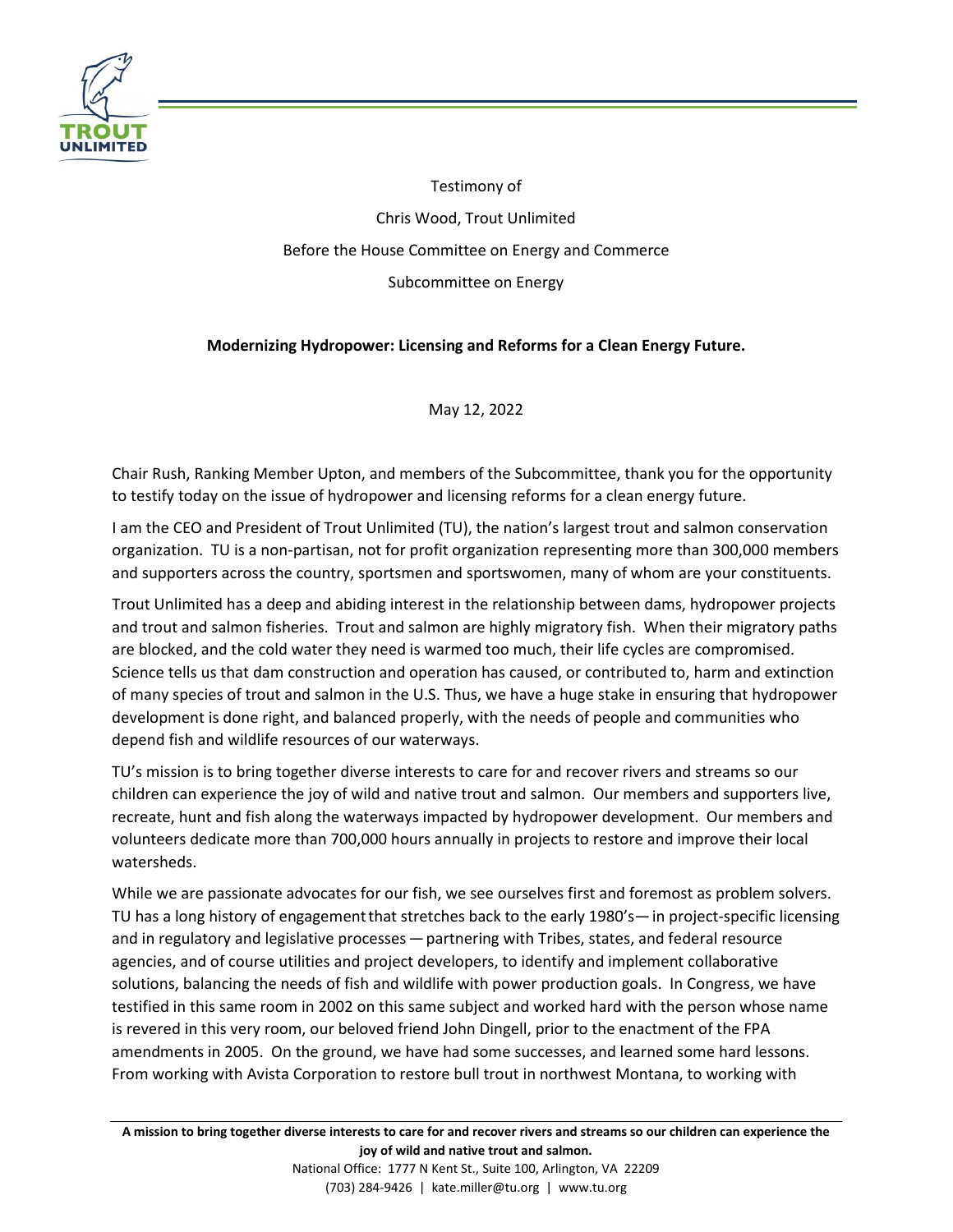Portland General Electric (PGE) to restore salmon and steelhead on the Deschutes River in Oregon, to working with Pennsylvania Power and Light (PPL) to restore Atlantic salmon on the Penobscot River, Maine, TU has a deep history with hydropower licensing. We have seen the process work well, we have seen it work poorly, and we have seen the ways in which improvements to the process could be valuable.

With this history in mind, TU was a participant in in the Uncommon Dialogue - along with representatives from industry, tribes and conservation interests – to identify and advance mutually beneficial license reform proposals to support hydropower development, advance tribal rights, and promote conservation and natural resource benefits. That effort resulted in a proposed suite of reforms to the Federal Power Act ("proposal"), which is the topic of discussion in today's hearing. We applaud this effort to find common ground and provide meaningful solutions to vexing issues on hydropower relicensing and the management of our nation's again dam inventory. We salute all who are participating, especially those friends who sit next to me today, American Rivers, Tribes, and Hydropower industry.

We support many of the concepts included in the package - in particular provisions related to tribal authority and language aimed at supporting state, federal, and tribal agencies participating in licensing proceedings. But there are key aspects of the package that we think are under-developed or that may need to be sharpened to avoid harm and unintended consequences. For example, the proposed modification of mandatory conditioning authorities under Sections 4(e) and 18 of the Federal Power Act are likely unneeded and at a minimum would benefit from additional review and scrutiny.

We urge the Subcommittee to continue its engagement with Uncommon Dialogue participants – and seek input from additional stakeholders, especially the federal and state resource agencies - to make further improvements to these concepts through the legislative process. When improvements are made, we look forward to fully supporting the legislation.

We will further outline our perspectives on the significance of the hydropower licensing process and where we see opportunities and pitfalls in license reform discussions.

## **Hydropower and the Licensing Process // Why the licensing process is important to Trout Unlimited**

Hydropower has been a significant source of power for the Nation dating back to the earliest days of the United States. It helped establish our Nation, it continues to be a critical part of our power supply today and will be part of climate mitigation solution assets for tomorrow. But it comes at a price. Hydropower and dams can and do have significant impacts to rivers and streams and to migratory fisheries, such as trout, salmon, shad, and the habitats they rely on. Blocked fish migration, dewatered rivers and streams, changes in flow and sediment transport, water temperature warming, are some the well-documented impacts. These impacts have real world consequences for recreational and commercial fisheries, tribes and treaty resources and local communities.

A license term lasts between 30 – 50 years; the underlying infrastructure is likely to exist much longer. The licensing process is the critical juncture during which industry, regulators and affected stakeholders are able to work together to ensure that impacts are minimized and adequately mitigated.

The Federal Power Act (FPA) was established in 1935 to regulate the development of power from privately owned dams in a manner that successfully balanced the interests of hydropower developers and the interests of all other river users and communities who depend on healthy, vibrant rivers. The Act provided several protections for non-power interests, including 4(e), which requires any license within a reservation not interfere or be inconsistent with that reservation's purpose and Section 18,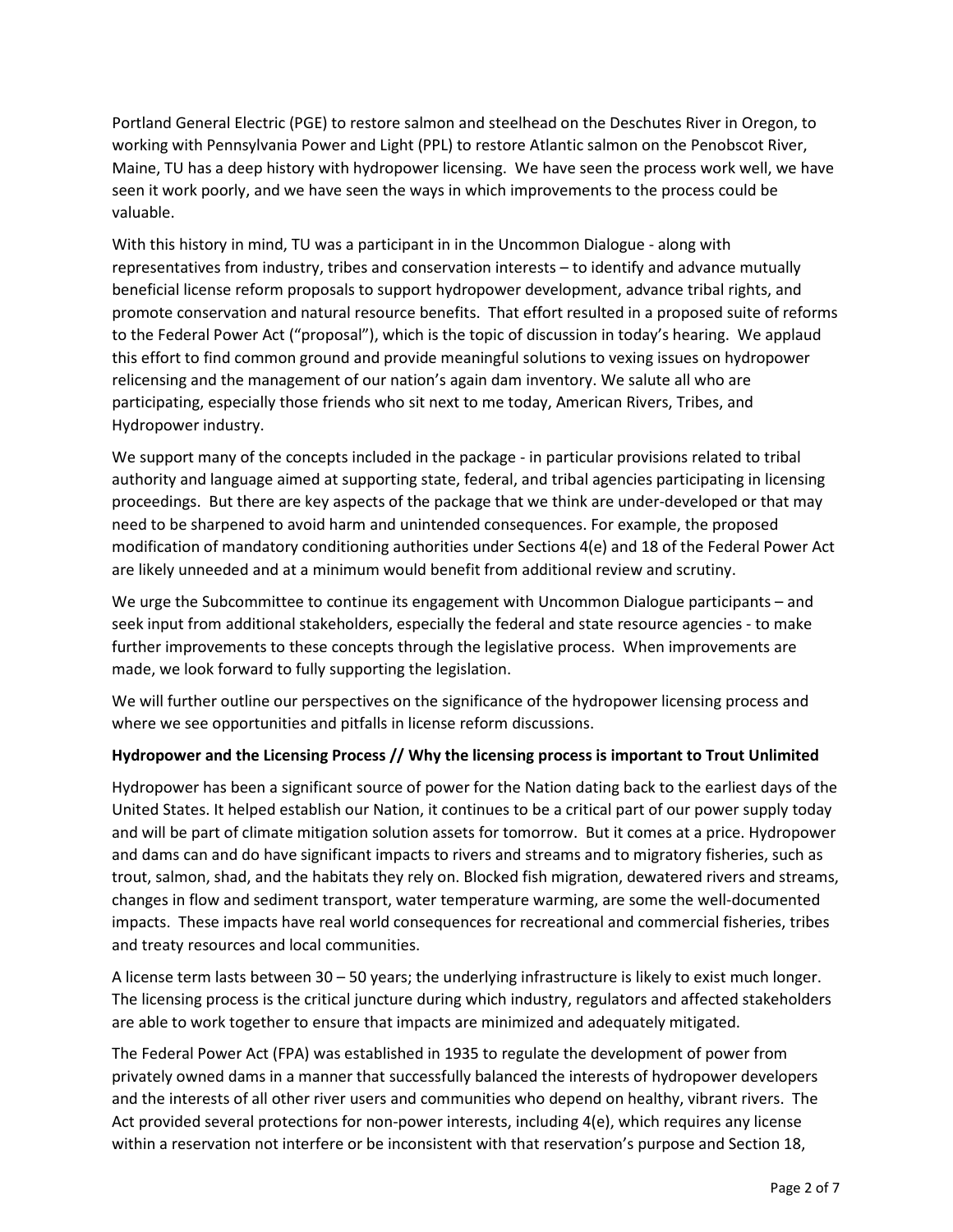which requires that licensees construct, maintain and operate "such fishways as may be prescribed by the Secretary of the Interior or the Secretary of Commerce" to protect fish populations.

In 1986, Congress amended the FPA (ECPA amendments) to ensure that in issuing licenses, FERC give "equal consideration" to a number of power and nonpower values, including "the protection, mitigation of damage to, and enhancement of, fish and wildlife… (including related spawning grounds and habitat), the protection of recreational opportunities, and the preservation of other aspects of environmental quality." FPA Section 10; 16 U.S.C 797(e). The new law also provided a clear role for federal and state fish and wildlife agencies by requiring FERC to include conditions in the license to "adequately and equitably protect, mitigate damage to and enhance…fish and wildlife affected by the development, operation and management of the project" and to develop such conditions based on the recommendation of these agencies. (10(j) recommendations).

Through these authorities – Section 4(e), 18, and 10(j) - Congress developed a framework meant to ensure timely and effective fish passage and assurances of water quality above and below hydroelectric projects. TU relies on these resource agencies and these authorities to protect and restore our fisheries resources and to help ensure equal consideration of non-power values in FERC's licensing processes.

Because hydropower licenses can last as long as 50 years, and the associated infrastructure many years beyond that, tribes and natural resource agencies' roles in the licensing process provides a crucial opportunity to ensure that projects will be properly developed and operated to ensure our river resources are preserved for future generations. This opportunity is all the more crucial for re-licensing, as many of the projects coming up for relicensing in the next 10-15 years were developed prior to the existence of major natural resource laws or the 1986 equal balancing requirements and have not had significant updates or upgrades since their last license. The relicensing process provides our resource managers with the much-needed opportunity to ensure that these projects are updated and appropriately modernized.

Of particular significance to Trout Unlimited is the Section 18 fish passage authority. Section 18 authority to provide effective, appropriate, fish passage at dams is fundamental to addressing the impacts of hydropower dams on the nation's migratory fish. Lack of effective fish passage at hydropower dams is the primary driver of salmon declines and multiple ESA-listings on both coasts. Agency authority to prescribe fishways and establish performance standards to assess their effectiveness is essential to prevent salmon extinction.

## **Effective use of Section 18 and the other mandatory authorities have produced some outstanding results for fish and power across the nation.**

The **Penobscot River Restoration Project** may be the best win win fish habitat restoration project conceived and completed so far in the United States. In a project cited as the inspiration for the Uncommon Dialogue discussions that bring us to you today, TU, other NGOs, the Penobscot Indian Nation, the state of Maine and several federal agencies agreed to the purchase of three critical dams in the Penobscot watershed by the Penobscot River Restoration Trust.

- The two lowest dams on the Penobscot, Veazie and Great Works, were purchased by the Penobscot Trust (YES! TU was temporarily a dam owner!) and were removed in 2012-2014.
- The Trust built an innovative nature-like fish bypass around the third dam in 2016.
- Licenses for all three dams were surrendered.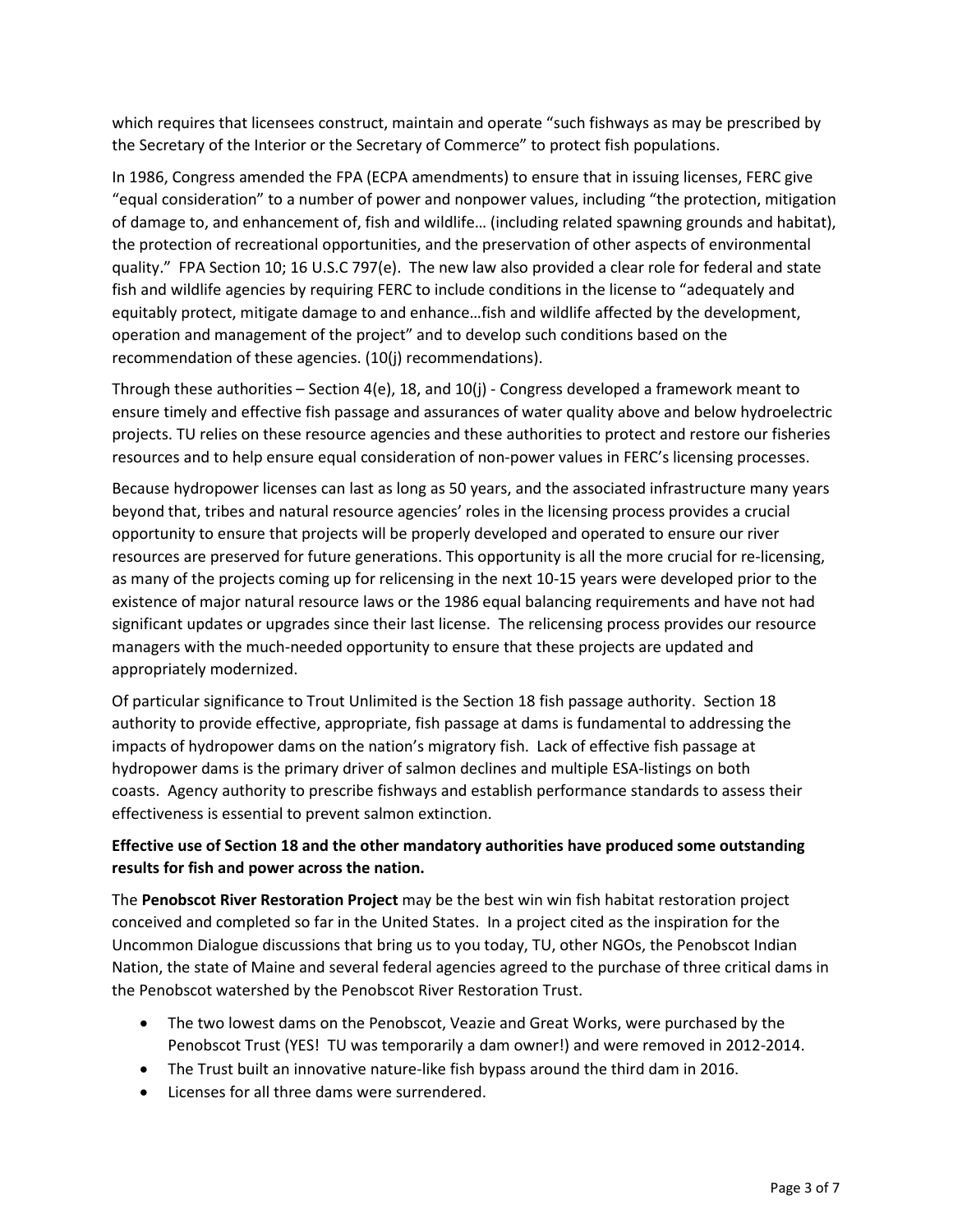- Changes to the hydropower configuration at other dams actually resulted in a **net increase** in hydropower production while removing three significant barriers to fish passage from the watershed.
- Fish recovery was immediate. Before construction on the bypass was complete, nearly 2 million river herring, and 7,000 American shad had returned to spawn upstream of the removed dams.

Relicensing of two **Avista** dams on the lower Clark Fork River in Montana in the late 1990's and early 2000's is another excellent example of the importance of Section 18. In preparation for relicensing, Avista pro-actively asked FERC if the company could convene a collaborative relicensing group to work out license stipulations and mitigation upfront, instead of putting together a plan, having FERC review it, then go out to the public and await controversy, the usual FERC relicensing process. Montana Trout Unlimited was the main conservation group involved, along with Idaho Panhandle TU chapter. Following a few years of in-depth meetings and planning, Avista's license renewal included a record-breaking amount of funding (for the project size) for mitigation, about \$200 million. Avista saw it as a much better deal than years of adversarial interactions, attorneys and likely litigation over mitigation. The mitigation package included funds for things like cutthroat and bull trout restoration, conservation easements/land purchases to protect habitat, fish migration studies coupled with fish passage projects, including fish passage at Cabinet Gorge dam. With lots of follow-up credit to Idaho Fish & Game, it has been a very big success for native trout and other assemblages of native and sport fish in that system. It stands as a model for how to do relicensing collaboratively, rather than combatively.

**These are excellent examples of the balance provided for in law by this committee. Effective use of Section 18 brought stakeholders together to find placed based solutions to real life challenges. We seek more of these win-wins, not fewer.**

### **Uncommon Dialogue license reform proposal**

There are many positive aspects of the Uncommon Dialogue proposal**.**

### *Improvements for Tribal management of water and fisheries resources*

The proposed reform package takes an important and long overdue step of further clarifying/expanding the authority for Federally Recognized Tribes to protect their lands, waters, other resources, and treaty protected rights. This is one of the very best aspects of the proposal.

### *Process coordination*

Process coordination, communication and collaboration are critical aspects of an supporting a timely and efficient process. In the early 2000s, stakeholders involved in the hydropower licensing process worked together to develop the Integrated Licensing Process (ILP) at FERC to help improve coordination, maximize early planning and engagement, and move more efficiently and collaboratively through the licensing process. The ILP has been successful in many ways, including greater timeline certainty and efficiency and increased support for agencies to effectively engage as partners in the process.

The reform package proposes further process coordination steps, requiring FERC and other agencies and tribes to consult in development of a coordinated schedule, requiring status check-ins and further coordination on study plans, with the intent to make a more timely and transparent process. As noted, we support coordination, but caution that additional process burdens must also include additional resources to support the agencies. To that end, we are very supportive of cost recovery language aimed at supporting the agencies and tribes.

## *Agency funding to enhance capacity*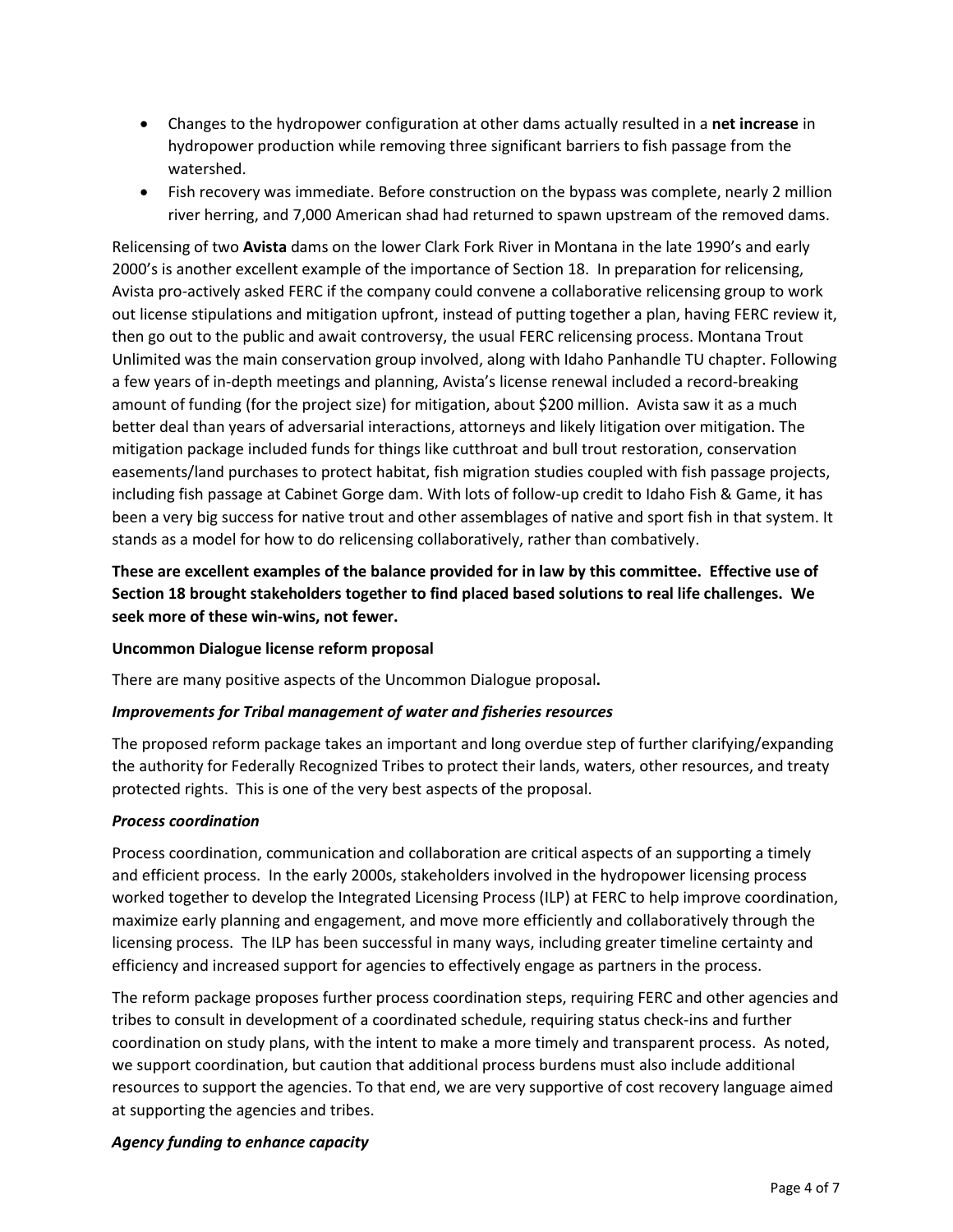The proposed reform package attempts to meet that challenge with measures aimed at supporting resource agencies. Specifically, for federal agencies, the proposal would clarify the existing FPA process to direct the portion of costs recovered in annual charges for Federal agencies be refunded to the relevant Federal agency directly rather than held in the general treasury. For administrative costs incurred by Federally Recognized Tribes and State agencies, the proposal allows for cost recovery through establishment of a "license reimbursement fund" at FERC. The revenues for this fund come from reallocation of a portion of other annual charges that FERC currently directs to the Treasury. We support these concepts as critical to ensure agencies are able to meet the new process steps.

### *Support the process for license surrender and for addressing non-operational facilities*

We support provisions in the proposal which contains improvements to the FERC process to better facilitate decommissioning and a pathway for dam removal at sites where generation no longer makes sense.

Much of the nation's existing infrastructure is aging. Changing climate, changing electric system needs, new technologies and other pressures have changed conditions and, in some places, removing existing infrastructure may be the most appropriate step. As we review our existing infrastructure for potential dam safety needs and opportunities to add or increase power generation (whether adding power to a nonpowered dam, or adding additional capacity at existing powered dams), we should also look for opportunities to support and incentivize voluntary removal of projects that no longer serve a public purpose or where the impacts no longer justify the benefits.

Removing dams – even dams with existing or hypothetical power production values – can be done without detrimental impacts to power values. On the Penobscot, for example, TU helped build deals to replace every bit of power production lost in removing the dams by bolstering hydropower generation elsewhere in the basin without harming fish.

When we remove dams, we see clear results: healthier river ecology, and trout, salmon and steelhead moving back into their historic habitats upstream. No other restoration action comes close in terms of helping migratory freshwater fish species reach spawning waters and rebuild their populations.

### *Modification of mandatory conditioning authorities: Section 18 concerns*

The proposed reform package would modify the language of Sections 18 and 4(e) to add new statutory language tying those mandatory conditions to project effects. While the modification is minor in appearance, the implication of modifying these foundational provisions is potentially significant.

*Section 18* applies to any hydropower project that may affect the passage of fish species present in the project area (or species planned for introduction in the area). It authorizes the U.S. Fish and Wildlife Service and National Marine Fisheries Service to prescribe upstream and downstream fishway passage requirements. Existing statute plus **bold underline** proposed addition reads:

[FERC] shall require the construction, maintenance, and operation by a licensee at its own expense of such … fishways as may be prescribed by the Secretary of the Interior or the Secretary of Commerce, as appropriate **to address project effects and other relevant factors.**

*Section 4(e)* authorizes federal land managers to impose mandatory conditions on a FERC license for hydropower projects located on federal reservations. Existing statute provided with **bold underline** reflecting proposed additions in the UD proposal: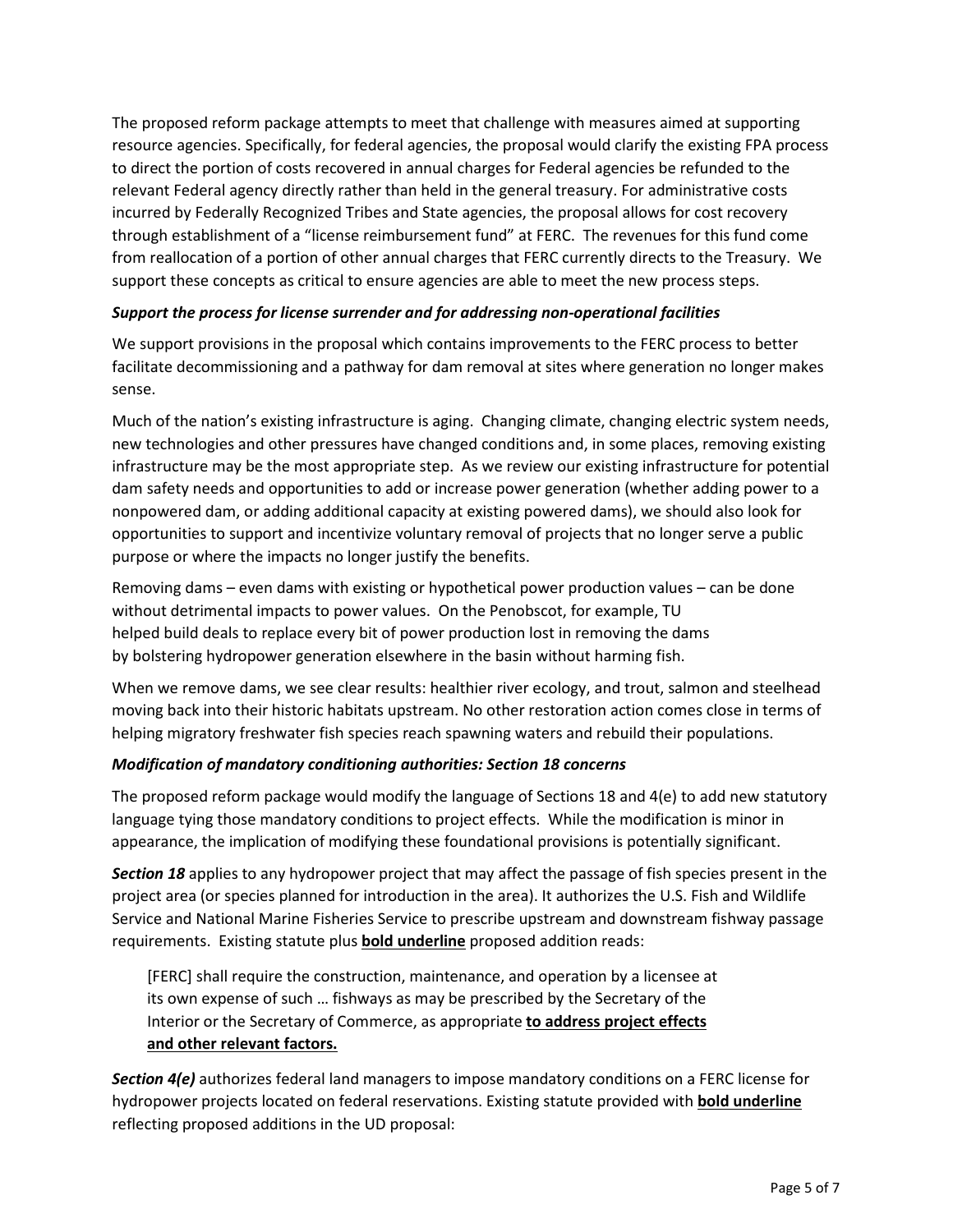[A license issued within a reservation] shall be subject to and contain such conditions as the [relevant Secretary], **or Indian Tribe as provided in section 823h of this title** shall deem **(A)** necessary for the adequate protection and utilization of such reservation **and (B) reasonably related to project effects on the reservation and its utilization.**

We strongly support the addition of Indian tribes to this section. We have concerns about the addition of part (B) language.

Proponents of this proposed language suggest that the intent is not to change the scope or effect of Sections 4e and 18, but simply to clarify what is already standard practice, namely, that agencies are required to provide reasonable rationale for their conditions. However, this new language could be interpreted as limiting the existing scope of the authorities, imposing new levels of scope and scale rationale and risks placing agency exercise of the authority under increased legal scrutiny and or causing a "chilling effect" on use of the authority. In our view, the simplest way to avoid changing the intent is to simply not change the law. The significance of these provisions is too important.

This proposed language change would introduce new uncertainty at a critical juncture – we are still working through relicensing of projects operating on pre-ECPA licenses, many of which have inadequate fish passage provisions. These relicensing provide once-in-a-generation opportunities to improve fish populations. These opportunities are increasingly important as the multiple threats facing migrating fish populations, especially endangered and threatened populations, are compounded by changing climate conditions. Changes to 4(e) and 18 could make it more difficult to address critical protection, mitigation and enhancement needs – such as addressing fish passage – at a time when fish are increasingly impacted by climate change.

We urge the committee, at an appropriate point in the legislative process, to bring agency witnesses to a hearing to gain their insights into these concerns to see whether they have merit or not.

### **Additional considerations for the committee**

#### **Hydropower as a climate solution**

Climate change is having a profound impact on our nation's waters – and the coldwater fisheries that rely upon healthy habitat and cold, clean water. Dams and hydropower projects can – but not in all cases – further exacerbate these challenges for coldwater species. Trout and salmon depend on an abundance of clear, cold water, a feature which makes them particularly vulnerable to climate change. Fish in rivers are extending their ranges northward and migrating earlier to waters that were previously colder than the fish could tolerate. As coldwater habitats begin to warm, the ability of these populations to access coldwater habitats, from small headwater streams to deep river pools, will be critical.

As we consider opportunities to expand hydropower capacity, it is imperative that we also look for ways to reduce impacts and improve conditions for coldwater systems – this includes evaluating existing infrastructure to prioritize investment in repair, retrofit, or removal as appropriate.

#### **Support strong funding to agency budgets to support early and consistent engagement**

In order to carry out their duties in an efficient and effective manner federal resource agencies must be adequately funded in order to support their employees and their work. As noted above, we applaud the language in the in the proposed reform package to support cost recovery by federal, state and tribal agencies. We further urge the Congress to increase appropriations to the federal resource management